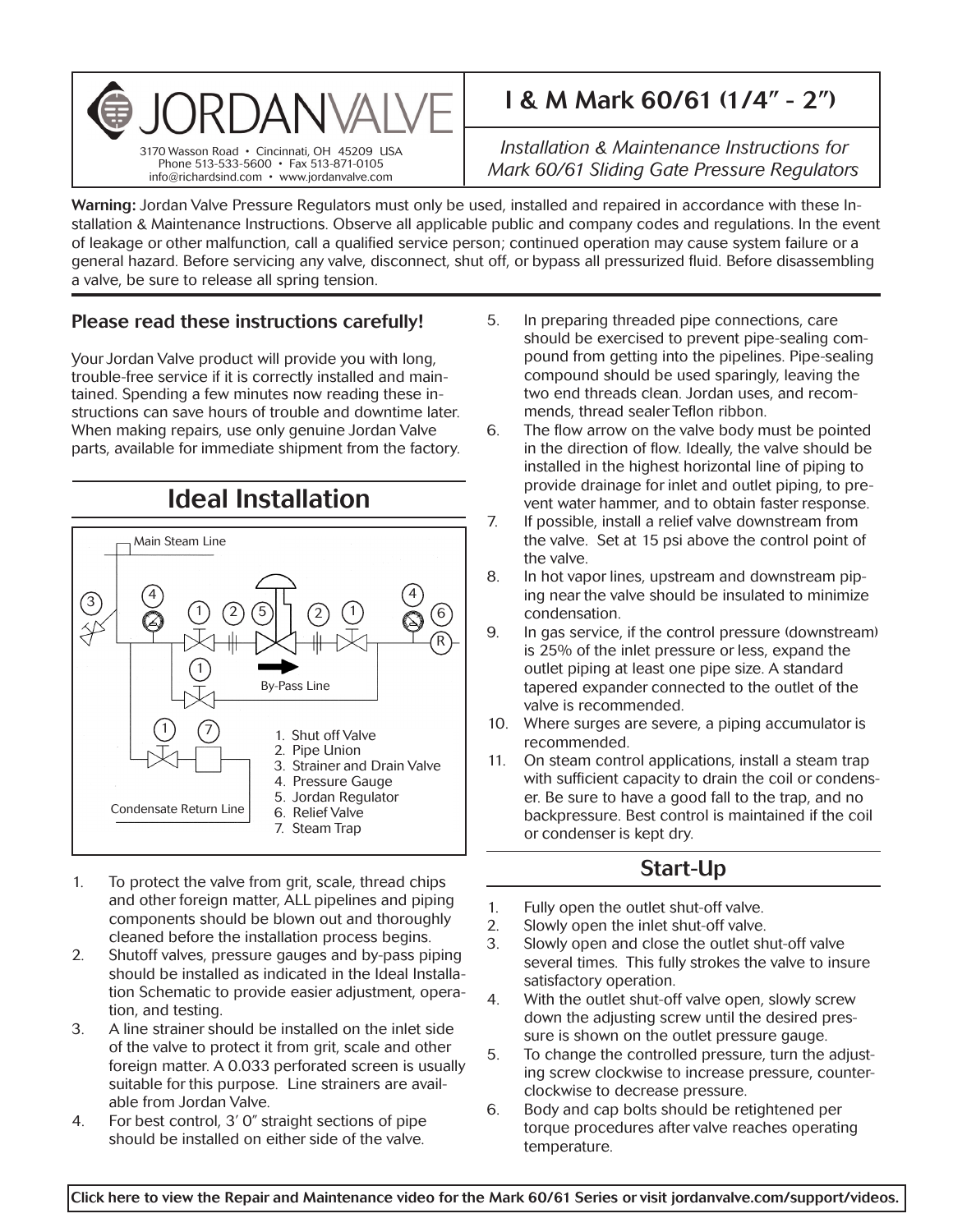### Maintenance

Caution: Ensure that the valve is de-pressurized before loosening any fittings or joints. The following steps are recommended before performing any maintenance on the valve:

- 1. Close the inlet shut-off valve.
- 2. Allow pressure to bleed off through the downstream piping. Do not attempt to reverse the flow through the valve by bleeding pressure from the upstream side of the valve.
- 3. When the pressure gauges indicate that all pressure has been removed from the system, close the outlet shut-off valve. The valve may be removed from the line and serviced.

Note: Refer to the drawing at the end of this document for description and proper orientation of parts.

[Click here to view the Repair and Maintenance](https://www.jordanvalve.com/resource/installation-maintenance/)  video for the Mark 60/61 Series or visit jordanvalve.com/resource/installation-maintenance/.



#### A. DISASSEMBLY

Jordan Valve Sliding Gate Seats are lapped to light band flatness. Maintaining such tolerances is of paramount importance for your assurance of excellent control and tight shutoff. DO NOT use metallic objects in removing the seats. Care in handling is important.

- 1. Following the Maintenance procedures to remove the valve from line.
- 2. Note scribes "<" on the side of the body (12) and cap (19). Secure the body flats in a vise. Remove the cap bolts (20) and two nuts from the studs. Lift the cap straight up.
- 3. Remove the disc guide (18) by lifting straight up –

protect the lapped surfaces on both sides of the disc guide. Before removing, check the disc (17) for a stamped arrow. This arrow points to the  $\ll$ " on the valve body. (NOTE: discs that can be rotated 180° without affecting the stroke may not have arrows.) Lift straight up on the disc (17). Place the disc on the bench lapped surface facing up. Remove the index pin (21).

It is imperative that the disc pin (14) assembly is not rotated when disassembling, cleaning or reassembling, since this affects the stroke adjustment of the valve.

- 4. Invert the body and lightly tap on the exterior to remove the plate (16). Let the plate drop out into your hand, and place it on the bench with the lapped surface facing up. If the plate sticks lightly tap on the back of the plate with a soft blunt object; push the plate (16) out evenly.
- 5. Clean all the parts, body and cap with solvent. Inspect body and cap bores for damage. If the parts are scarred, do not attempt to re-lap them, but return them to the factory for repair or replacement.
- 6. The vertical sections of the disc guide (18) serve as guides for the disc (17) while stroking. A 0.005 feeler gauge should be used to check for clearance between this surface and the side of the disc. If the clearance is less, clean the guide surfaces in the disc guide with a fine file.

### B. REASSEMBLY

- 1. Lightly coat the outer ring on the unlapped side or the plate (16) with anti-seize compound.
- 2. Place the plate (16) in the body, lapped surface facing the cap. The index-pin hole should be on the same side of the body as the "<" on the body. Align the disc pin (14) so that it is centered in the body bore and that it protrudes through the center slot in the plate (16). Place the disc (17) on the plate (16), engaging the disc pin (14). The arrow on the disc (17) should point to the index-pin hole. Insert the index-pin (21) in the hole.
- 3. Coat the outer ring on the side of the disc guide without the index pin hotel, with a light coating of anti-seize compound.
- 4. Place the disc guide onto the plate (16), engaging the index pin (19). Rotate the assembly slightly until the slot openings in the disc are parallel to the openings in the plate, and perpendicular to the stem. Stroking the valve will aide in this alignment.
- 5. Align the " $>$ " on the cap (19) with the " $<$ " on the body (12), and place the cap over the two studs in the body.
- 6. Install the nuts and cap bolts (20). Tighten uniformly. See page four for torque requirements and tightening procedures.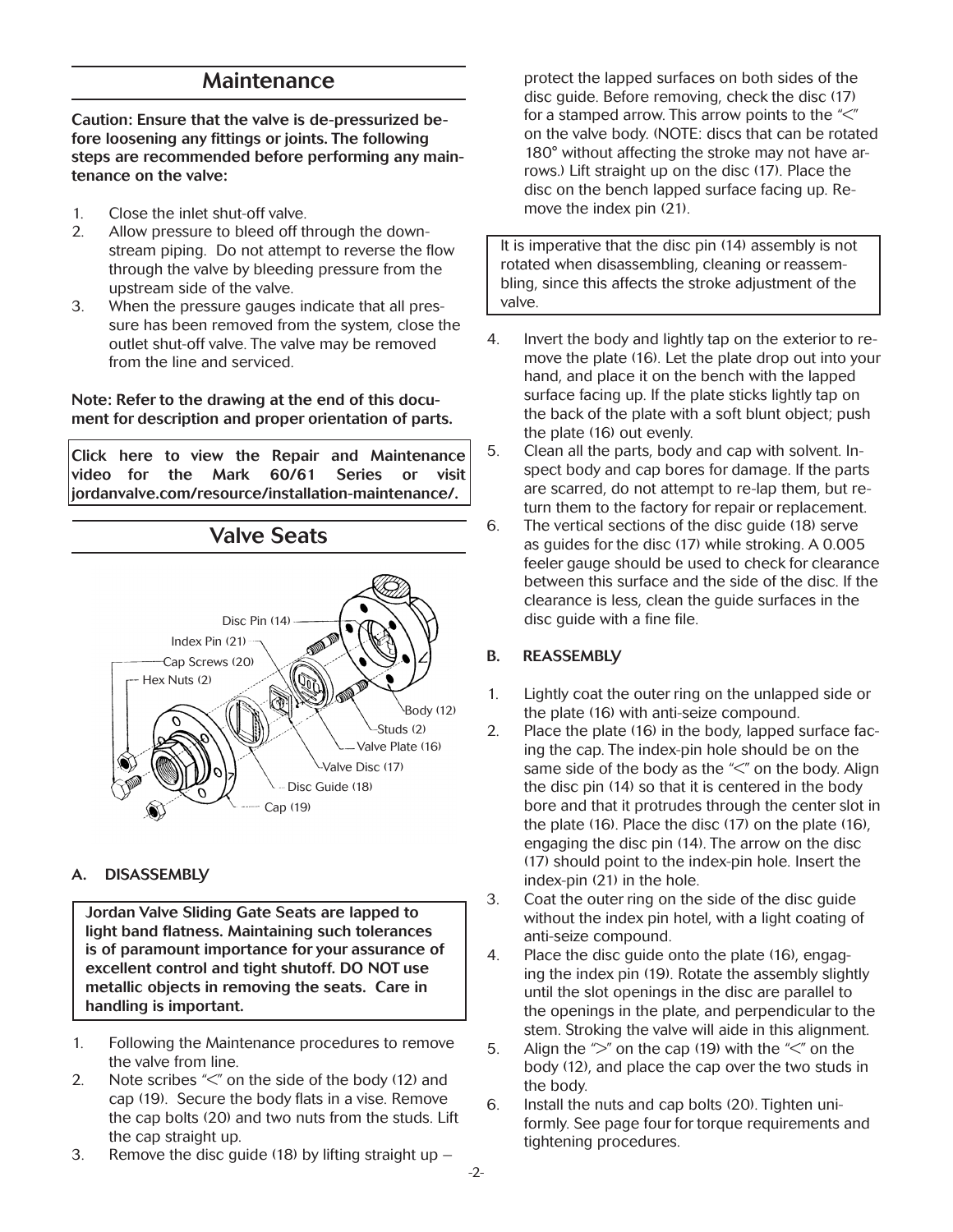## Diaphragm Replacement

# Stroke Adjustment

### A. DISASSEMBLY

- 1. Remove all of the compression from the spring (7) by rotating the adjusting screw (1) counterclockwise until it moves freely. *(Failure to remove the compression from the spring could result in personal injury or damage to the valve.)*
- 2. Remove the spring housing bolts (5) and spring housing (4). Remove the spring (7) and spring seat  $(6)$ .
- 3. Remove the diaphragm assembly by rotating counterclockwise. The diaphragm assembly consists of the upper diaphragm plate (8), diaphragm (9) and lower diaphragm plate (10).
- 4. If the diaphragm must be replaced, secure the upper diaphragm plate (8) in a vise. A 3/16" face spanner wrench should be used to remove the lower diaphragm plate (10) from the assembly.
- 5. Remove the diaphragm (9) and reassemble in reverse order.

### B. REASSEMBLY AND STROKE ADJUSTMENT

- 1. Note that the valve stroke adjustment is determined by how far the diaphragm assembly is screwed onto the stem. Screw the diaphragm assembly onto the stem until the disc pin is centered in the valve body.
- 2. Push the diaphragm assembly down against the valve body and check the orifice alignment of the disc (17) and the plate (16). The orifices should be fully open and in perfect alignment.
- 3. If the orifices are not in perfect alignment, rotate the diaphragm assembly counterclockwise to lower the disc, and clockwise to raise the disc.
- 4. The total stroke of the Mark 60 is equal to the orifice width plus 1/32" overlap. Consequently, perfect adjustment is required for proper operation.
- 5. When seats are in perfect alignment, proceed with the assembly of the spring housing.
- 6. Place the spring (7) on the upper diaphragm plate (8) and the spring seat (6) on the spring.
- 7. If the diaphragm is metal, be sure that the diaphragm is aligned in the body recess. This recess also aligns the spring housing (4). Be sure that the bleed hole is facing downstream.
- 8. If the diaphragm is elastomer, make sure that after the seats are in perfect alignment that the bolt holes are in alignment. If an adjustment needs to be made to align the bolt hole, make the adjustment by turning the diaphragm assembly clockwise.
- 9. Install and tighten the spring housing bolts (5) per the torque instructions on the back page.



- 1. The stroke adjustment is made with the spring housing and adjusting spring removed from the valve.
- 2. The valve orifices should be open and in perfect alignment when the diaphragm assembly is pressed against the valve body as illustrated.
- 3. The valve stroke adjustment is determined by how far the stem is screwed into the diaphragm plate. Rotate the diaphragm assembly to raise or lower the valve disc. Unthread the diaphragm assembly partially to lower the disc or thread the stem deeper into the assembly to raise the disc.

#### If Stroke is Too Short:

To correct, turn the diaphragm assembly toward you (unthreading it from the stem) bringing the disc orifices into alignment with the plate orifices.



### If Stroke is Too Long:

To correct, turn the diaphragm assembly away from you (threading it farther onto the stem) bringing the disc orifices into alignment with the plate orifices.

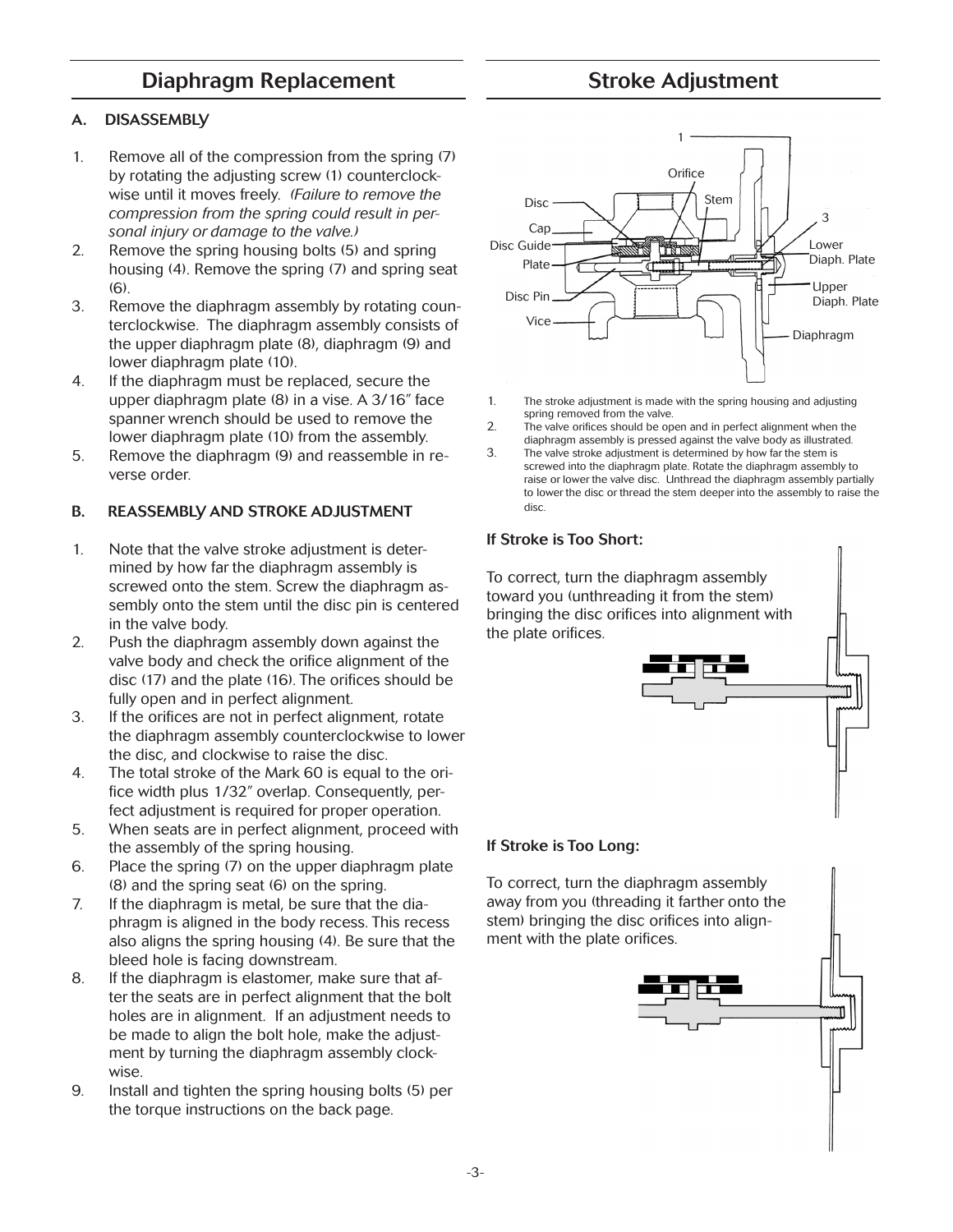### Disc Pin

- 1. Remove the disc and the plate, following the procedure outlined under VALVE SEATS.
- 2. Remove the diaphragm as outlined under DIA-PHRAGM REPLACEMENT.
- 3. Holding the disc pin assembly with an open-end wrench, loosen the locknut (13). The stem (11) can now be unscrewed from the disc pin (14) and the locknut removed from the stem..
- 4. Remove the stem (11) upward through the diaphragm area and the disc pin (14) through the body orifice.
- 5. Check the condition and clean all parts. Clean the lower guide hole in the valve body and replace defective parts.
- 6. Reassemble in reverse order and follow the procedures outlined under DIAPHRAGM REPLACEMENT and VALVE SEATS for proper adjustment. When reassembling, thread the stem (11) fully into the disc pin (14) and then tighten the locknut (13).

# Troubleshooting

### If You Experience Erratic Control:

- Oversizing causes cycling and hunting, and reduces the rangeability of the valve. Make certain that your sizing is correct.
- Steam traps downstream may require maintenance.
- Safety valve may be defective and need repair.
- There may be excessive foreign matter on the seats, and seats should be removed and cleaned.
- Valve stroke may need readjustment.
- Valve disc may not be moving freely. Check disc guide clearance and correct if needed.

### If Valve Will Not Operate:

- Diaphragm may be ruptured and require replacement.
- Adjusting spring may be broken and require replacement.
- Spring may be set improperly and require resetting.

# Ordering Spare Parts

Use only genuine Jordan Valve parts to keep your valve in good working order. So that we can supply the parts, which were designed for your valve, we must know exactly which product you are using. The only guarantee to getting the correct replacement parts is to provide your Jordan Representative with the valve serial number. This number is located on the valve identification tag. If the serial number is not available, the parts needed for your valve might be determined using the following information: Model Number, Valve Body Size, Seat Material and Cv Rating, Spring Range and Set Point, Trim Material, Part Name - Number and Quantity.

NOTE: Any parts ordered without a valve serial number that are found to be incorrect are subject to up to a minimum 25% restock charge when returned.

### Torque Values

#### Bolt Pattern / Torquing Sequence



### Torque for Bolts Connecting Cap to Body (in. - lbs.)

| Valve Size            | Valve Body Material |                                                     |  |
|-----------------------|---------------------|-----------------------------------------------------|--|
|                       | <b>Bronze</b>       | Ductile Iron, Carbon Steel,  <br>or Stainless Steel |  |
| $1/2$ " through $2$ " | 140                 | 200                                                 |  |

### Torque for Spring Housing Screws

| Valve Size      | Torque (in. - lbs.) |
|-----------------|---------------------|
| 1/2" through 2" | აიი                 |